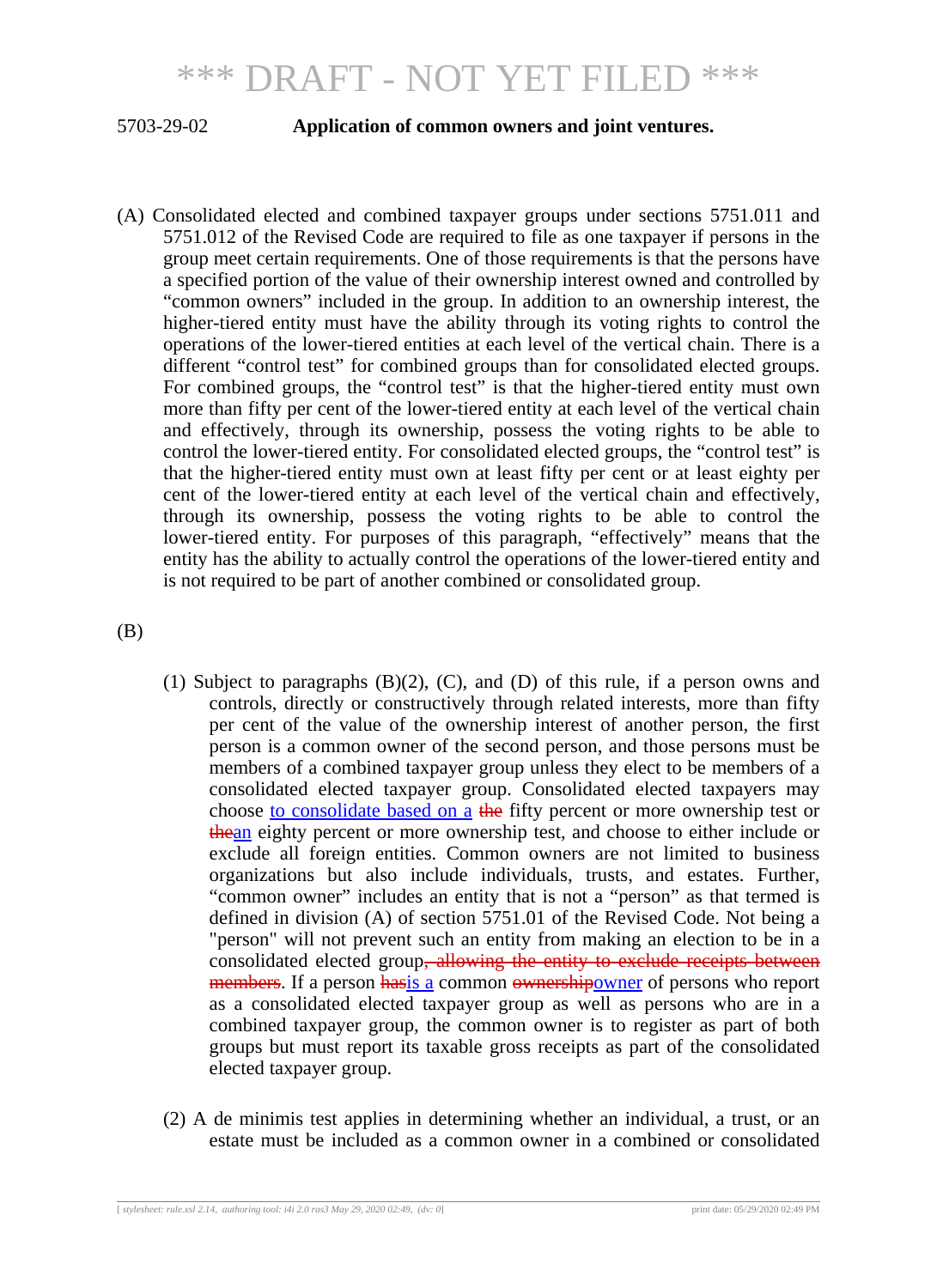elected taxpayer group. If the individual, trust, or estate has less than four thousand five hundred dollars in taxable gross receipts for the calendar year, the individual, trust, or estate will not be required to be registered as part of a combined or consolidated elected taxpayer group for that year. However, the individual, trust, or estate is still a common owner for all purposes of the commercial activity tax.

- (C) There are general rules that are to be applied when determining the common ownership of any person. These are applicable to all persons defined in division (A) of section 5751.01 of the Revised Code.
	- (1) The determination of whether a person owns and controls another person constructively through related interests shall be made using a vertical ownership test, based on voting rights, pursuant to paragraph (D) of this rule. Attribution rules under the Internal Revenue Code, such as attribution between a husband and wife, do not apply. The vertical chain shall continue as long as the ownership test is satisfied, separately or in the aggregate, by any one or more members of the group.
	- (2) In the event a person or a group of persons believes that the uniqueness of its organizational structure justifies that "common ownership" exists despite the strict application of this rule, the person may file in writing with the tax commissioner a request for a finding that common ownership exists. Such request must be made prior to the end of the reporting period for which the request is to become effective. The person making this request has the burden of proof to show that common ownership exists and must provide the commissioner with detailed probative evidence in support of its position.
	- (3) If the ownership test is met for any part of the calendar quarter or calendar year, as applicable, the group must include the taxable gross receipts of that person for the portion of the tax period in which the ownership test was met. A person who no longer meets the ownership test of the group shall report taxable gross receipts only through the date it qualifies as a member of that group. The person shall report all taxable gross receipts during the remaining portion of the tax period either as a separate taxpayer, as a member of a combined taxpayer, or as a member of another consolidated elected group if it satisfies the requirements with respect to such group.

(4)

(a) When an election under section 5751.011 of the Revised Code is made, the election remains in place for at least eight calendar quarters. During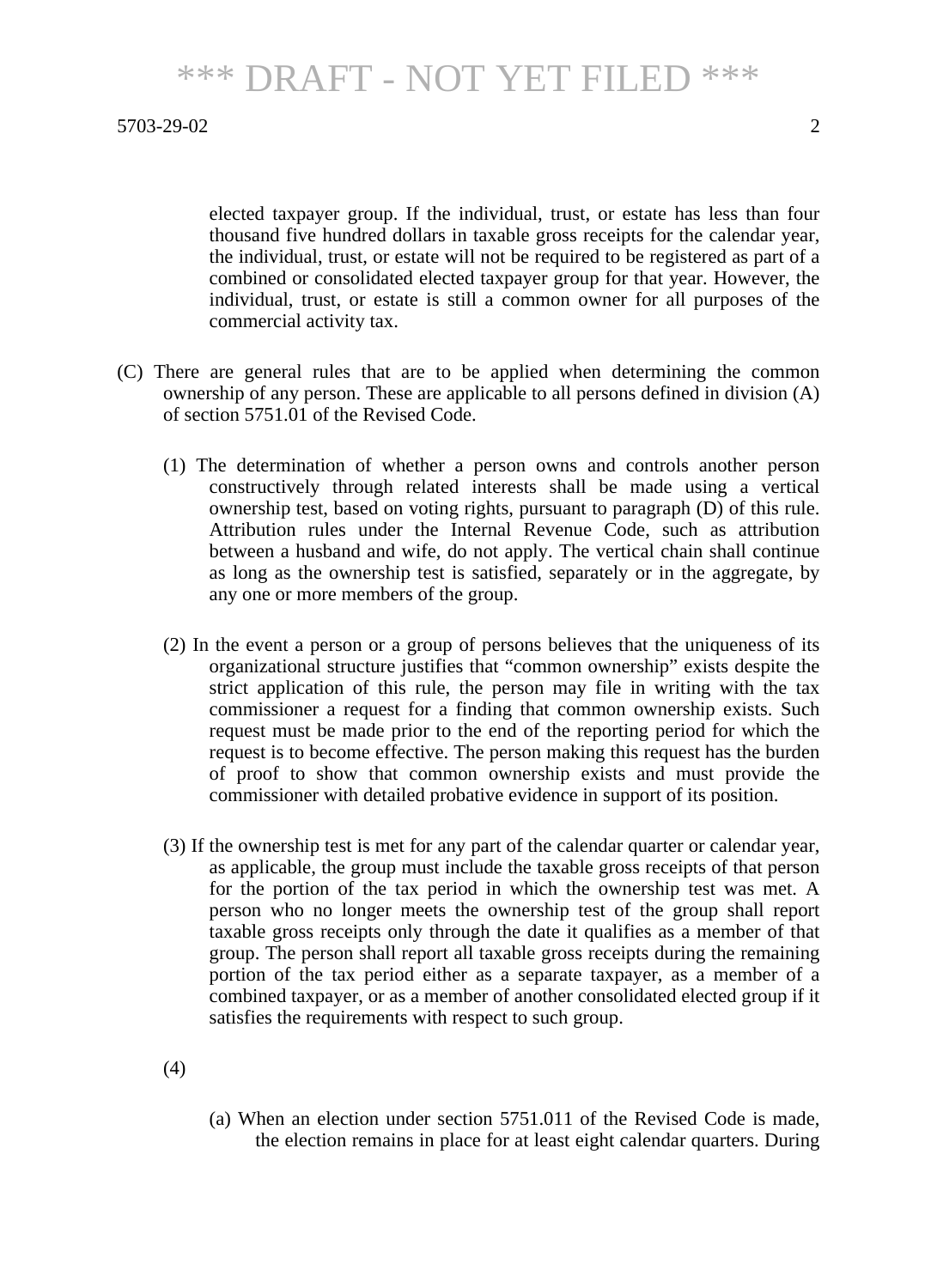that time the composition of the consolidated elected taxpayer group is only changed when a person falls within or without the elected ownership threshold. At the end of the eight calendar quarters, the consolidated elected group must notify the commissioner in writing if it does not wish to renew its election. In the absence of such notification, the election to consolidate automatically renews for another eight calendar quarters.

- (b) A separate taxpayer or a combined taxpayer may make an election under section 5751.011 of the Revised Code at any time after it has registered. However, once the election is made, it remains in place for at least eight calendar quarters. Such election is effective prospectively unless a retroactive application has been requested in writing by the taxpayer and approved by the tax commissioner in accordance with paragraph (C)(5) of this rule.
- (5) The tax commissioner may approve a request for a retroactive election to file as a consolidated elected taxpayer group under section 5751.011 of the Revised Code if the taxpayer made a registration error or made the request through the voluntary disclosure program.
	- (a) Registration Error. With respect to the tax periods affected by the election, the taxpayer's original commercial activity tax returns reflect that the taxpayer filed as a consolidated elected taxpayer group and reported the taxable gross receipts of all members required to be included in the group in accordance with section 5751.011 of the Revised Code, but the taxpayer failed to make a proper election on a form prescribed by the commissioner for the purpose of making the election. The taxpayer's commercial activity tax returns as originally filed, from the date the taxpayer requests the election be effective up to and including the most recent tax period for which a return is due, must demonstrate that the taxpayer excluded intermember receipts and filed as a consolidated elected taxpayer group such that the application of a retroactive election will have no impact on the taxpayer's tax liability as shown on its originally filed returns. To the extent the taxpayer included on its initial registration any entities that were not incorporated or formed under the laws of a state or of the United States and, subject to the same limitations as described in this paragraph, the taxpayer may include additional similar entities. A request for a retroactive election to file as a consolidated elected taxpayer group will be denied for a taxpayer that was not registered for the commercial activity tax prior to contact from the department of taxation through a commercial activity tax audit, compliance, or criminal investigation program.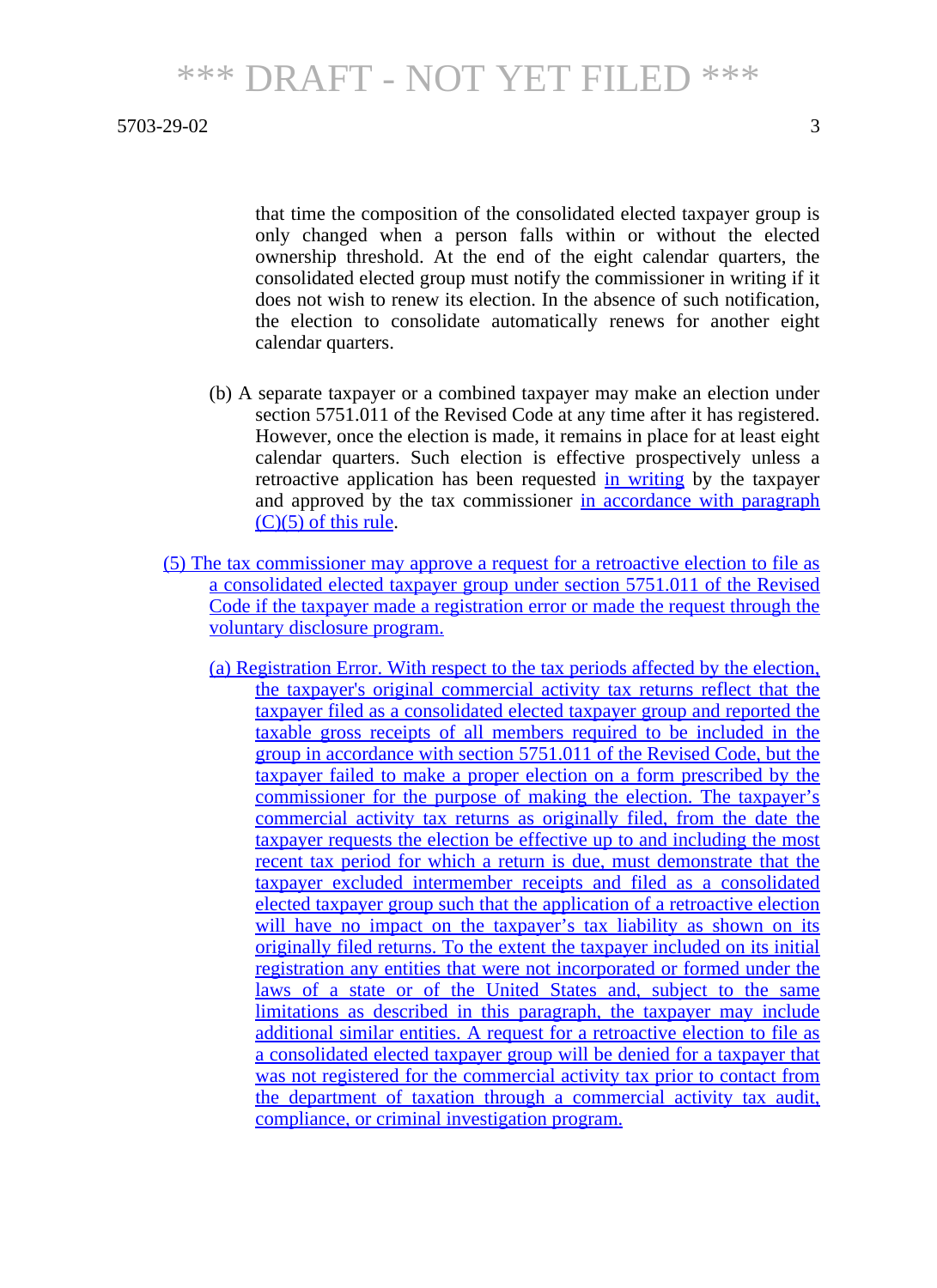(b) Voluntary Disclosure Program. The taxpayer requests retroactive consolidation through the commercial activity tax voluntary disclosure program and qualifies for the program. A taxpayer qualifies for the commercial activity tax voluntary disclosure program if the taxpayer enters into and executes the commercial activity tax voluntary disclosure agreement prior to any contact from the department of taxation through any commercial activity tax audit, compliance, or criminal investigation program.

(D)

- (1) In the case of a corporation, the valuation is calculated with respect to only those classes of stock having voting rights. Interests held in a corporation are attributable to any shareholder in the corporation based on the percentage of total value of the voting equity interests in the corporation owned and controlled by that shareholder.
- (2) In the cases of partnerships and entities with membership interests (e.g., a limited liability company) or beneficial interests (e.g., business trusts, or other unincorporated business interests), the value is calculated with respect to the fair market value of the voting interest in those entities.
- (3) In the case of a limited partnership, only the value of general partnership interests will be considered.

## (4)

- (a) In the case of a trust to which section 677 of the Internal Revenue Code applies, commonly referred to as a "grantor trust," the grantor is the common owner of the trust described in that section.
- (b) In the case of a trust to which section 678 of the Internal Revenue Code applies, the person, other than the trust, described in section 678 of the Internal Revenue Code is the common owner of the trust.
- (c) In the case of a trust treated as a corporation for federal income tax purposes, including but not limited to real estate investment trusts and business trusts, the beneficiaries are treated as shareholders and the common ownership rules for corporations apply.
- (d) In the case of any other trust, there is no common owner unless paragraph  $(C)(2)$  of this rule applies.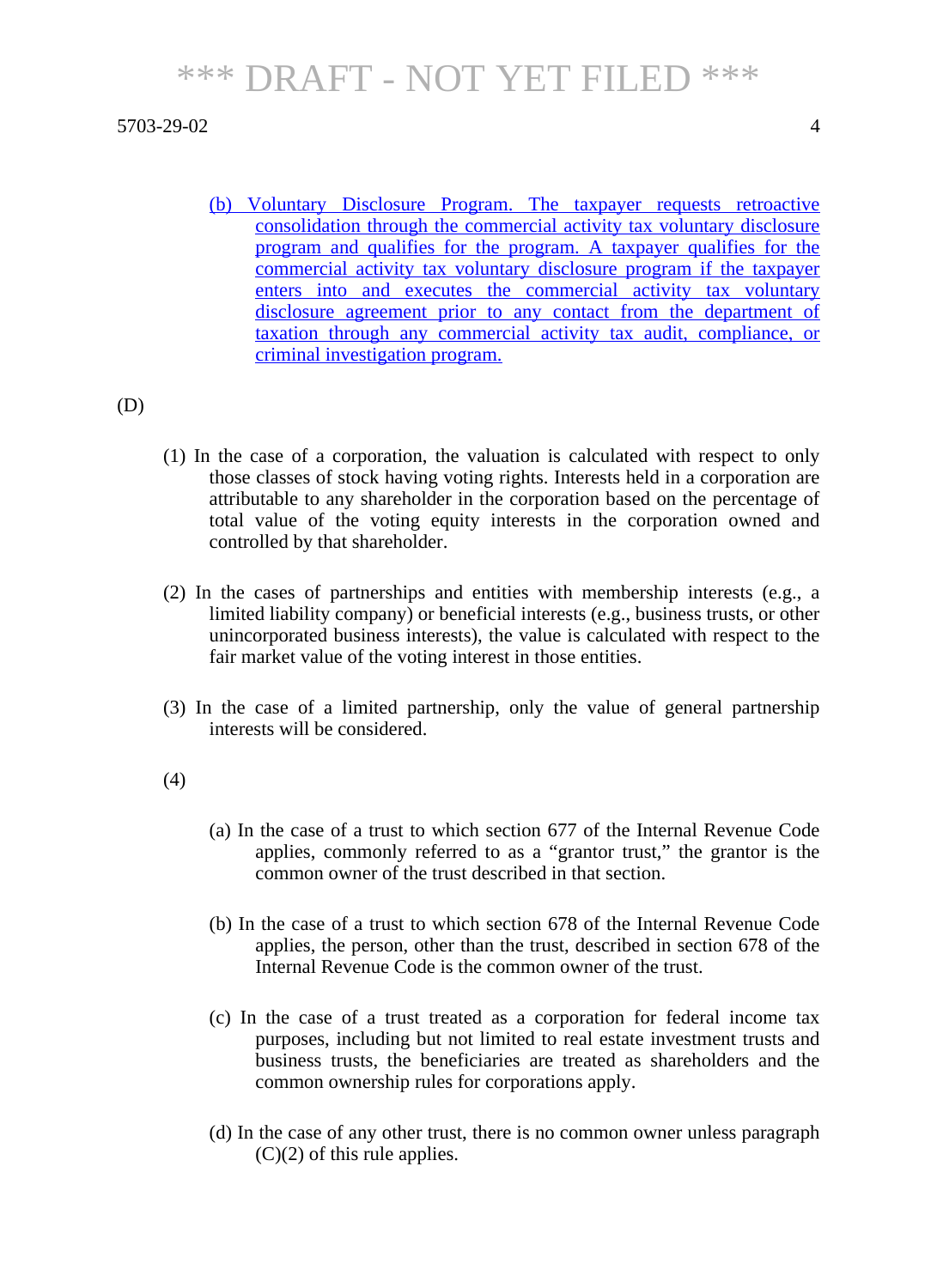- (5) In the case of two or more persons having an interest in an unincorporated business, including but not limited to rental property, where there is no formal partnership agreement between the persons, an implied partnership is deemed to exist. One implied partnership exists for all such commonly owned and controlled interests of the unincorporated business. The implied partnership is a separate entity for purposes of the commercial activity tax and the ownership interests are determined as follows:
	- (a) In the case where the owners file a federal income tax form 1065, paragraphs  $(D)(5)(b)$  and  $(D)(5)(c)$  do not apply and the ownership and control is based on the capital account contribution as reported at the end of the tax filing occurring in the previous calendar year.
	- (b) If, for some reason, the owners are not required to file a federal income tax form 1065, in the case of rental property, the common ownership is based on the deed to the property. If two persons are listed on the deed, the property is considered to be owned and controlled fifty per cent by each of those persons. The burden is on those persons to prove an alternate ownership structure.
	- (c) If paragraph  $(D)(5)(b)$  of this rule does not apply, the common ownership of the implied partnership is based on the number of persons in the group. The burden is on those persons to prove an alternate ownership structure.
- (E) If, pursuant to paragraph  $(A)$  of this rule, a person elects to consolidate with all others in which it has at least a fifty per cent common ownership and control interest, that person must include all taxable gross receipts of a joint venture so owned and controlled unless there is another fifty per cent owner of the joint venture that makes the fifty per cent election to consolidate. In other words For example, if onea fifty per cent owner of a joint venture,  $\overline{A}$ , makes an eighty per cent election to consolidate with others or decides to be part of a combined taxpayer group or be a single taxpayer, and the other fifty per cent owner,  $\overline{B}$ , makes the fifty per cent election, that other owner  $\overline{B}$  is required to include all the taxable gross receipts of the joint venture except for any receipts the joint venture has from that other  $o$ wner $\underline{B}$ . If both fifty per cent owners $\underline{A}$  and  $\underline{B}$  make the fifty per cent election, the taxable gross receipts of the joint venture, after subtracting any receipts **betweenthe** joint venture received from its the owners and the joint venture, are split evenly between the two consolidated elected taxpayer groups. However, Eacheach of the joint venture owners making the a fifty per cent election are only allowedable to exclude those receipts each received from the joint venture entity has from that owner and should refrain from dividing or apportioning such receipts from the joint venture with the other owner. In addition, each owner cannot exclude receipts the